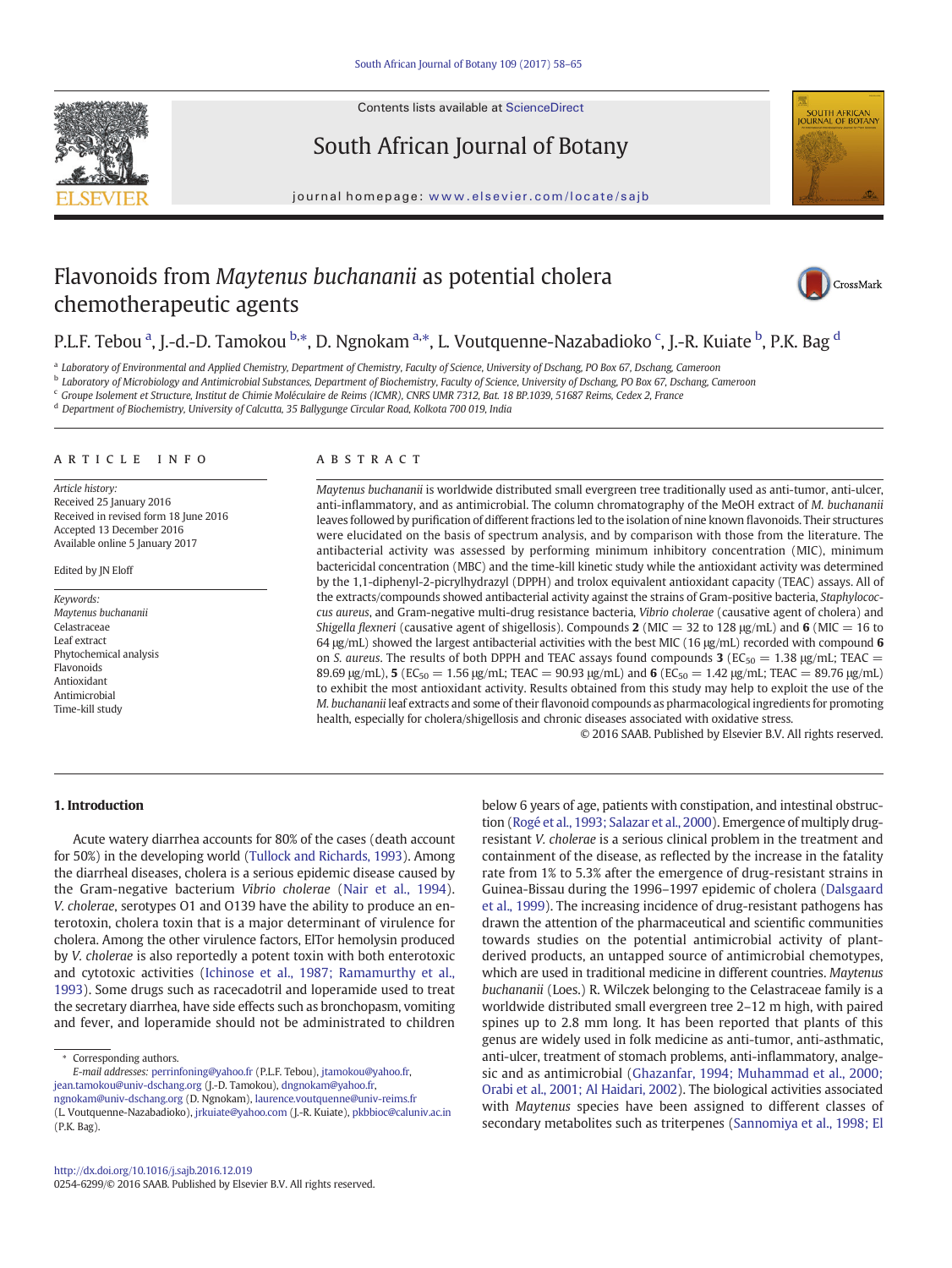[Tahir et al., 2001; Lindsey et al., 2006; Martucciello et al., 2010\)](#page-7-0), phenolic glucosides ([Da Silva et al., 2008\)](#page-7-0), alkaloids ([Corsino et al., 1998a](#page-7-0); [Orabi et al., 2001\)](#page-7-0) and flavonoids [\(Vilegas et al., 1999; Lindsey et al.,](#page-7-0) [2006; Dias et al., 2007](#page-7-0)). Flavonoids, previously called bioflavonoids and included in aromatic compounds, are important constituents of plants. The basic structural feature of flavonoid compounds is the 2 phenylbenzopyrane or flavane nucleus, consisting of two benzene rings linked through a heterocyclic pyrane ring. In total, there are 14 classes of flavonoids, differentiated on the basis of the chemical nature and position of substituents on the different rings. For centuries, preparations containing these compounds as the principal physiologically active constituents have been used to treat human diseases such as infections associated with bacteria and those related to oxidative stress. Many investigations revealed that flavonoids content contribute to the antimicrobial [\(Araujo et al., 2011; Garcia et al., 2012; Djouossi et al.,](#page-7-0) [2015](#page-7-0)) and antioxidant [\(Pietta et al., 1998; Djouossi et al., 2015\)](#page-7-0) activities of plants. In the course of our continuing search for secondary metabolites of biological importance from Cameroonian medicinal plants, we evaluate the antibacterial and antioxidant activities of extracts and flavonoids from the leaves of M. buchananii.

# 2. Materials and methods

#### 2.1. General

Optical rotations were measured on a Perkin-Elmer 341 polarimeter. <sup>1</sup>H and <sup>13</sup>C NMR spectra were recorded on a Bruker Avance III 600 spectrometer equipped with a cryoplatform ( ${}^{1}$ H at 600 MHz and  ${}^{13}$ C at 150 MHz). 2D NMR experiments were performed using standard Bruker microprograms (Xwin-NMR version 2.1 software). Chemical shifts (δ) are reported in parts per million (ppm) with the solvent signals as reference relative to TMS ( $\delta = 0$ ) as internal standard, while the coupling constants (J values) are given in Hertz (Hz). The IR spectra were recorded with a Shimadzu FT-IR-8400S spectrophotometer. UV spectra were determined as methanol solution with a Cary 50 UV/vis Spectrophotometer. HR-TOFESIMS experiments were performed using a Micromass Q-TOF micro instrument (Manchester, UK) with an electrospray source. The samples were introduced by direct infusion in a solution of MeOH at a rate of 5 μL/min. Column chromatography (CC) was performed on silica gel 60 (70–230 mesh, Merck) and gel permeation on Sephadex LH-20 while TLC was carried out on silica gel  $GF<sub>254</sub>$  pre-coated plates with detection accomplished by spraying with 50%  $H<sub>2</sub>SO<sub>4</sub>$  followed by heating at 100 °C, or by visualizing with an UV lamp at 254 and 365 nm.

# 2.2. Plant material

The leaves of M. buchananii were collected at Dschang, Menoua Division, West Region of Cameroon, in March 2012. Authentication was done by Victor Nana, a botanist of the Cameroon National Herbarium, Yaoundé, where a voucher specimen (No. 12659/SFR/CAM) is deposited.

#### 2.3. Extraction and isolation

The dried and powdered plant material (4 kg) was extracted two times (each for 24 h) with 15 L MeOH at room temperature. The filtrate obtained was concentrated under reduced pressure to yield a dark residue (540 g). This crude extract was fractionated with hexane, EtOAc and n-BuOH, yielding after evaporation to dryness 58, 141 and 65 g of hexane, EtOAc and n-BuOH fractions, respectively and 235 g of a brown gum.

A portion (50 g) of the hexane fraction was subjected to silica gel column chromatography (CC) eluting with gradient mixtures of hexane-EtOAc (1:0; 9:1; 4:1; 7:3; 1:1; 3:7; and 0:1). Fractions of 250 mL were collected and combined on the basis of their TLC profiles to give four fractions noted FH1 to FH4. Fraction FH4 was purified by column chromatography over silica gel with hexane-EtOAc (1:4) and fractions (25 mL each) were collected, yielding five sub-fractions. Purification of sub-fraction [10–23] on silica gel column chromatography with hexane-EtOAc (1:4) led to the isolation of compound 1 (13 mg).

130 g of the EtOAc fraction was submitted to silica gel column chromatography eluted with gradient mixtures of hexane-EtOAc (1:1; 3:7; and 0:1) followed by EtOAc-MeOH (9:1; 4:1; and 3:2). Fractions of 250 mL were collected and combined on the basis of their TLC profiles to give six fractions noted FE1 to FE6. Fraction FE2 was purified by column chromatography over silica gel with hexane-EtOAc (1:1) and fractions (50 mL each) were collected to give three sub-fractions. Subfraction [13–21] was subjected to Sephadex LH-20 column chromatography with MeOH to give compound 3 (12 mg). Fraction FE3 was also purified by column chromatography over silica gel with hexane-EtOAc (3:7) and fractions (50 mL each) were collected to give six subfractions. Purification of sub-fractions [15–25] and [36–51] afforded compounds 2 (32 mg) and 4 (36 mg) respectively. Fraction FE4 was repeatedly purified by column chromatography over silica gel with hexane-EtOAc (1:4) and fractions (75 mL each) were collected, yielding six sub-fractions. Purification of sub-fractions [14–24] on silica gel with hexane-EtOAc (2:3) gave compound 7 (12 mg), while sub-fractions [41–50] and [106–121] were passed through Sephadex LH-20 column chromatography using MeOH and purified on silica gel column chromatography with hexane-EtOAc (3:7) and (1:9) respectively to afford compounds 5 (14 mg) and 6 (24 mg) respectively.

50 g of the gum was repeatedly subjected to Sephadex LH-20 column chromatography using MeOH to separate compounds (Extract) from the trail (Rest). This extract (35 g) was purified by column chromatography over silica gel with EtOAc. Fractions of 100 mL were collected and combined on the basis of their TLC profiles to give six fractions noted FG1 to FG6. Fraction FG1 was purified on silica gel column chromatography eluted with hexane-EtOAc (4:1) and fractions (25 mL each) were collected to give four sub-fractions. Purification of subfraction [5] gave compound 8 (17 mg). Fraction F3G was purified over silica gel column chromatography eluted with the mixture EtOAc-MeOH-H<sub>2</sub>O (95–3–2) to give compound  $9(20 \text{ mg})$ .

#### 2.4. Structural identification of the isolated compounds

Samples for NMR experiments were dissolved in CD<sub>3</sub>OD on a Bruker Avance DRX 600 Spectrometer (600 MHz for  ${}^{1}$ H and 150 MHz for  ${}^{13}$ C). Column chromatography was performed on silica gel 60 (70–230 mesh, Merck) and Sephadex LH-20. Fractions were monitored by TLC using Merck pre-coated silica gel sheets (60  $F_{254}$ ), and spots were visualized under UV light (254 and 365 nm) and by spraying with 50% H<sub>2</sub>SO<sub>4</sub> and heating at 100 °C. 1D and 2D NMR experiments (COSY, TOCSY, ROESY, HSQC-Jmod, and HMBC) were performed using standard Bruker pulse programs (XW in NMR version 2.1).

Quercetin-3-O-α-L-arabinopyranoside 1: yellow powder. UV: 250, 279, 260, 375 nm. IR  $v_{\text{max}}$  (KBr, cm<sup>-1</sup>): 3289, 2995, 1660, 1505. <sup>13</sup>C NMR (CD3OD, 150 MHz) δ: 157.3 (C-2), 134.2 (C-3), 178.4 (C-4), 161.7 (C-5), 98.5 (C-6), 164.6 (C-7), 93.3 (C-8), 157.0 (C-9), 104.2 (C-10), 121.4 (C-1′), 116.0 (C-2′), 144.6 (C-3′), 148.6 (C-4′), 114.8 (C-5′), 121.6 (C-6′) for aglycone; 103.2 (C-1″), 71.5 (C-2″), 72.8 (C-3"), 67.7 (C-4"), 65.6 (C-5") for sugar moiety. <sup>1</sup>H NMR (CD<sub>3</sub>OD, 600 MHz)  $\delta$ : 6.23 (1H, d, J = 2.0 Hz, H-6), 6.42 (1H, d, J = 2.0 Hz, H-8), 7.77 (1H, d,  $J = 2.2$  Hz, H-2'), 6.89 (1H, d,  $J = 8.5$  Hz, H-5'), 7.60 (1H, dd,  $J = 2.2$  and 8.5 Hz, H-6<sup>'</sup>) for aglycone; 5.18 (1H, d,  $J = 6.6$  Hz, H-1″), 3.92 (1H, dd,  $J = 6.6$  and 8.4 Hz, H-2″), 3.67 (1H, dd,  $J = 3.1$ and 8.4 Hz, H-3″), 3.83 (1H, m, H-4″), 3.47 (1H, m, H-5″a), 3.86 (1H, m, H-5″b) for sugar moiety.

Epicatechin 2: yellow powder. UV: 282 and 219 nm. IR  $v_{\text{max}}$  (KBr, cm<sup>-1</sup>): 2600-3400 (broad), 1620, 1520, 1470, 1380, 1280, 1240. <sup>13</sup>C NMR (CD3OD, 150 MHz) δ: 78.5 (C-2), 66.1 (C-3), 27.9 (C-4), 156.6 (C-5), 95.0 (C-6), 156.3 (C-7), 94.5 (C-8), 156.0 (C-9), 98.7 (C-10),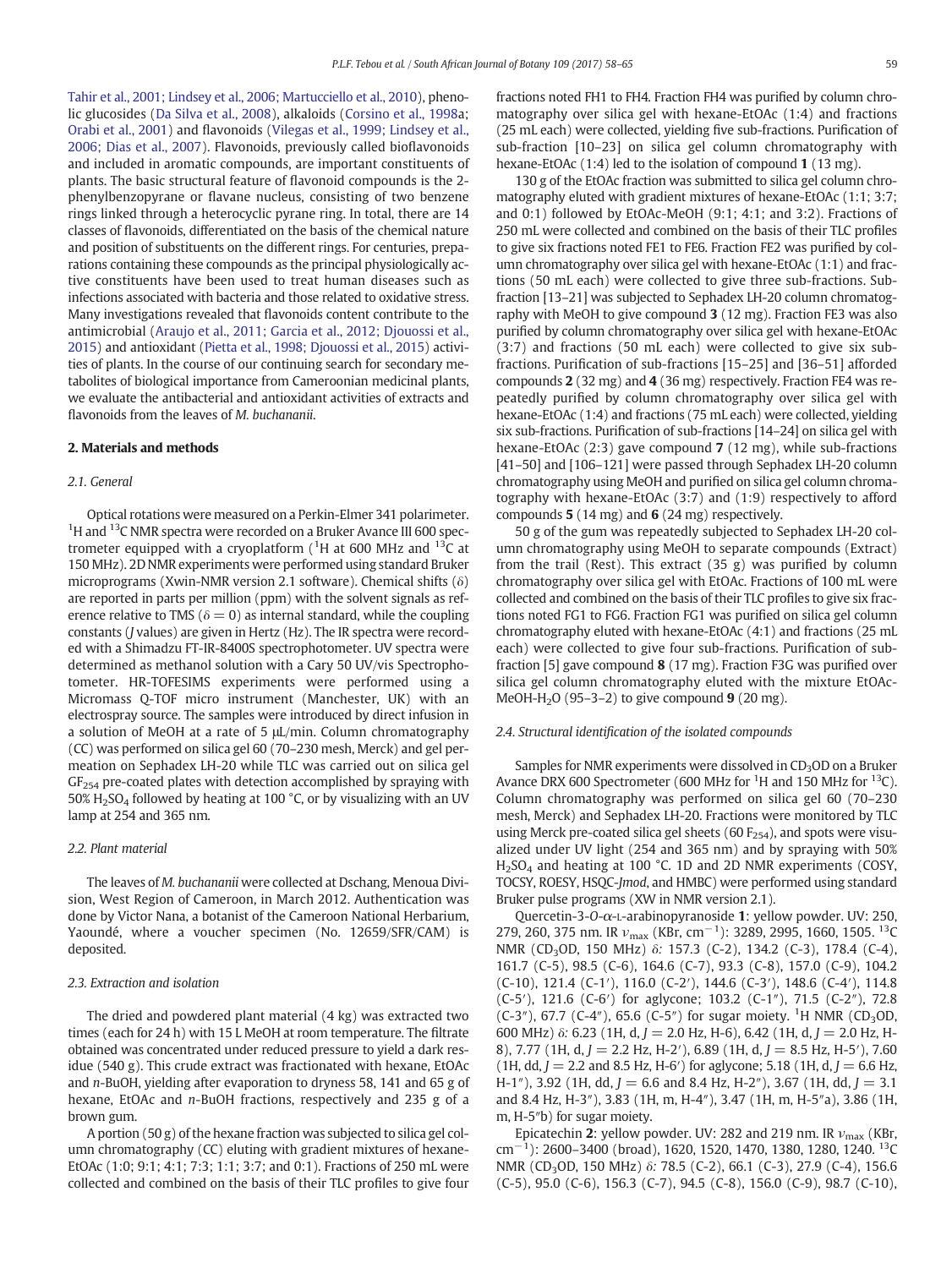130.9 (C-1′), 113.9 (C-2′), 144.4 (C-3′), 144.6 (C-4′), 114.5 (C-5′), 118.0 (C-6<sup>'</sup>). <sup>1</sup>H NMR (CD<sub>3</sub>OD, 600 MHz) δ: 4.84 (1H, m, H-2), 4.19 (1H, m, H-3), 2.76 (1H, dd,  $J = 2.9$  and 16.7 Hz, H-4a), 2.88 (1H, dd;  $J = 4.6$  and 16.7 Hz, H-4b), 5.96 (1H, d,  $I = 2.3$  Hz, H-6), 5.93 (1H, d,  $I = 2.3$  Hz, H-8), 6.99 (1H, d,  $J = 1.8$  Hz, H-2'), 6.78 (1H, d,  $J = 8.1$  Hz, H-5'), 6.82  $(1H, dd, J = 1.8$  and 8.1 Hz, H-6<sup>'</sup>).

Quercetin 3: green powder. UV: 253, 278, 261, 370 nm. IR  $v_{\text{max}}$  (KBr, cm<sup>−1</sup>): 1660, 1594, 1506, 1353, 1205. <sup>13</sup>C NMR (CD<sub>3</sub>OD, 150 MHz) δ:156.8 (C-2), 135.8 (C-3), 175.9 (C-4), 161.1 (C-5), 97.8 (C-6), 164.2 (C-7), 93.0 (C-8), 147.4 (C-9), 103.1 (C-10), 122.7 (C-1′), 114.8 (C-2′), 144.8 (C-3'), 146.6 (C-4'), 114.6 (C-5'), 120.2 (C-6'). <sup>1</sup>H NMR (CD<sub>3</sub>OD, 600 MHz) δ: 6.21 (1H, d,  $I = 2.0$  Hz, H-6), 6.41 (1H, d,  $I = 2.0$  Hz, H-8), 7.76 (1H, d,  $J = 2.2$  Hz, H-2'), 6.91 (1H, d,  $J = 8.5$  Hz, H-5'), 7.66  $(1H, dd, J = 2.2$  and 8.5 Hz, H-6<sup>'</sup>).

Kaempferol-3-O-α-L-rhamnopyranoside 4: yellow powder. UV: 255, 267, 372 nm. IR  $v_{\rm max}$  (KBr, cm $^{-1}$ ): 3290, 2981, 1663, 1592, 1457, 1351, 1210. <sup>13</sup>C NMR (CD<sub>3</sub>OD, 150 MHz), δ: 157.9 (C-2), 134.8 (C-3), 178.2 (C-4), 161.8 (C-5), 98.4 (C-6), 164.5 (C-7), 93.4 (C-8), 157.1 (C-9), 104.5 (C-10), 121.2 (C-1′), 130.5 (C-2′), 115.1 (C-3′), 160.2 (C-4′), 115.1 (C-5′), 130.5 (C-6′) for aglycone; 102.1 (C-1″), 70.5 (C-2″), 70.7 (C-3″), 71.8 (C-4"), 70.6 (C-5"), 16.3 (C-6") for sugar moiety. <sup>1</sup>H NMR (CD<sub>3</sub>OD, 600 MHz)  $\delta$ :6.22 (1H, d, J = 2.1 Hz, H-6), 6.39 (1H, d, J = 2.1 Hz, H-8), 7.78 (2H, d,  $J = 6.8$  Hz, H-2' and H-6'), 6.95 (2H, d,  $J =$ 6.8 Hz, H-3' and H-5') for aglycone; 5.40 (1H, d,  $J = 1.6$  Hz, H-1"), 4.24 (1H, m, H-2″), 3.73 (1H, m, H-3″), 3.35 (1H, m, H-4″), 3.36 ( 1H, m, H-5″), 0.98 (3H, m, H-6″) for sugar moiety.

Quercetin-3-O-α-L-rhamnopyranoside 5: yellow powder. UV: 257, 266, 274, 374 nm. IR  $v_{\rm max}$  (KBr, cm<sup>-1</sup>): 3288, 2990, 1597, 1500, 1459, 1355, 1094. <sup>13</sup>C NMR (CD<sub>3</sub>OD, 150 MHz) δ:157.9 (C-2), 134.8 (C-3), 178.2 (C-4), 161.8 (C-5), 98.4 (C-6), 164.5 (C-7), 93.3 (C-8), 157.1 (C-9), 104.5 (C-10), 121.4 (C-1′), 116.5 (C-2′), 145.0 (C-3′), 148.4 (C-4′), 114.7 (C-5′), 121.6 (C-6′) for aglycone; 102.1 (C-1″), 70.5 (C-2″), 70.7 (C-3"), 71.8 (C-4"), 70.6 (C-5"), 16.3 (C-6") for sugar moiety. <sup>1</sup>H NMR (CD<sub>3</sub>OD, 600 MHz) δ: 6.23 (1H, d, J = 2.1 Hz, H-6), 6.39 (1H, d, J = 2.1 Hz, H-8), 7.36 (1H, d,  $J = 2.1$  Hz, H-2'), 6.93 (1H, d,  $J = 8.3$  Hz, H-5'), 7.33 (1H, dd,  $J = 2.1$  and 8.3 Hz, H-6') for aglycone; 5.37 (1H, d,  $J = 1.1$  Hz, H-1"), 4.24 (1H, m, H-2"), 3.77 (1H, m, H-3"), 3.37 (1H, m, H-4″), 3.43 (1H, m, H-5″), 0.96 (3H, d,  $J = 6.2$  Hz, H-6″) for sugar moiety.

Quercetin-3-O-β-D-glucopyranoside 6: yellow powder. UV: 257, 263, 325, 429 nm. IR  $v_{\text{max}}$  (KBr, cm<sup>-1</sup>): 3286, 2993, 1660, 1597, 1455, 1350. <sup>13</sup>C NMR (CD<sub>3</sub>OD, 150 MHz) δ: 156.9 (C-2), 134.3 (C-3), 178.0 (C-4), 161.2 (C-5), 98.6 (C-6), 164.6 (C-7), 93.4 (C-8), 156.7 (C-9), 104.3 (C-10), 121.4 (C-1′), 116.4 (C-2′), 144.8 (C-3′), 148.4 (C-4′), 114.9 (C-5′), 121.6 (C-6′) for aglycone; 103.6 (C-1″), 71.7 (C-2″), 73.7 (C-3"), 68.6 (C-4"), 75.9 (C-5"), 60.3 (C-6") for sugar moiety. <sup>1</sup>H NMR  $(CD_3OD, 600 MHz)$ δ: 6.25 (1H, d, J = 2.0 Hz, H-6), 6.46 (1H, d, J = 2.0 Hz, H-8), 7.86 (1H, d,  $J = 2.3$  Hz, H-2'), 6.91 (1H, d,  $J = 8.4$  Hz, H-5′), 7.64 (1H, dd,  $J = 2.4$  and 8.4 Hz, H-6′) for aglycone; 5.30 (1H, d,  $J = 7.8$  Hz, H-1"), 3.82 (1H, m, H-2"), 3.58 (1H, m, H-3"), 3.87 (1H, m, H-4″), 3.51 (1H, m, H-5″), 3.56 (1H, m, H-6″a), 3.67 (1H, m, H-6″b) for moiety sugar.

Epigallocatechin 7: yellow powder. UV: 282 and 219 nm. IR  $v_{\text{max}}$ (KBr, cm−<sup>1</sup> ): 2600–3400 (broad), 1620, 1520, 1470, 1380, 1280, 1240. <sup>13</sup>C NMR (CD<sub>3</sub>OD, 150 MHz) δ: 78.5 (C-2), 66.1 (C-3), 27.7 (C-4), 156.6 (C-5), 95.0 (C-6), 156.3 (C-7), 94.4 (C-8), 156.0 (C-9), 98.7 (C-10), 130.1 (C-1′), 105.6 (C-2′), 145.3 (C-3′), 132.2 (C-4′), 145.3 (C-5′), 105.6 (C-6'). <sup>1</sup>H NMR (CD<sub>3</sub>OD, 600 MHz), δ: 4.77 (1H, m, H-2), 4.19  $(1H, m, H-3), 2.75$   $(1H, dd, J = 2.9$  and  $16.6$  Hz, H-4a), 2.87  $(1H, dd,$  $J = 4.6$  and 16.6 Hz, H-4b), 5.96 (1H, d,  $J = 2.3$  Hz, H-6), 5.93 (1H, d,  $J = 2.3$  Hz, H-8), 6.53 (2H, s, H-2' and H-6').

Kaempferol 8: yellow powder. UV: 254, 260, 280, 372 nm. IR  $v_{\text{max}}$ (KBr, cm−<sup>1</sup> ): 2992, 1658, 1592, 1455, 1350, 1208, 1094. 13C NMR (CD3OD, 150 MHz) δ: 158.3 (C-2), 137.2 (C-3), 177.4 (C-4), 162.5 (C-5), 99.3 (C-6), 165.8 (C-7), 94.5 (C-8), 160.6 (C-9), 104.6 (C-10), 123.8 (C-1′), 130.7 (C-2′), 116.3 (C-3′), 148.1 (C-4′), 116.3 (C-5′), 130.7 (C-6<sup>'</sup>). <sup>1</sup>H NMR (CD<sub>3</sub>OD, 600 MHz)  $\delta$ : 6.26 (1H, d, J = 2.0 Hz, H-6), 6.45

 $(1H, d, J = 2.0$  Hz, H-8), 8.12 (2H, d,  $J = 6.9$  Hz, H-2' and H-6'), 6.94  $(2H, d, J = 6.9$  Hz, H-3' and H-5').

Quercetin-3-O- $[\alpha$ -L-rhamnopyranosyl- $(1 \rightarrow 6)$ - $\beta$ -D-glucopyranoside] **9**: yellow powder. UV: 254, 268, 310, 355 nm. IR  $v_{\text{max}}$  (KBr, cm<sup>-1</sup>): 3288, 2987, 1598, 1504, 1460, 1348, 1209, 1092. <sup>13</sup>C NMR (CD<sub>3</sub>OD, 150 MHz) δ:157.5 (C-2), 134.4 (C-3), 178.0 (C-4), 161.6 (C-5), 98.6 (C-6), 165.0 (C-7), 93.5 (C-8), 157.1 (C-9), 104.1 (C-10), 121.4 (C-1′), 116.5 (C-2′), 144.4 (C-3′), 148.6 (C-4′), 114.7 (C-5′), 121.6 (C-6′) for aglycone; 104.6 (C-1″), 71.7 (C-2″), 73.7 (C-3″), 68.8 (C-4″), 73.9 (C-5″), 65.9 (C-6″) for glucosyl sugar, 100.5 (C-1″'), 70.7 (C-2‴), 70.9 (C-3‴), 72.5 (C-4‴), 68.3  $(C-5<sup>m</sup>)$ , 16.6  $(C-6<sup>m</sup>)$  for rhamnosyl sugar. <sup>1</sup>H NMR (CD<sub>3</sub>OD, 600 MHz)  $\delta$ : 6.24 (1H, d,  $J = 2.0$  Hz, H-6), 6.44 (1H, d,  $J = 2.0$  Hz, H-8), 7.88 (1H, d,  $J = 2.2$  Hz, H-2'), 6.88 (1H, d,  $J = 8.5$  Hz, H-5'), 7.63 (1H, dd,  $J = 2.2$ and 8.5 Hz, H-6′) for aglycone; 5.10 (1H, d,  $J = 7.8$  Hz, H-1″), 3.86 (1H, m, H-2″), 3.58 (1H, m, H-3″), 3.83 (1H, m, H-4″), 3.67 (1H, m, H-5″), 3.43 (1H, m, H-6″a), 3.77 (1H, m, H-6″b) for glucosyl sugar, 4.54 (1H, d,  $J = 1.4$  Hz, H-1"'), 3.60 (1H, m, H-2"'), 3.52 (1H, m, H-3"'), 3.31 (1H, m, H-4‴), 3.55 (1H, m, H-5‴), 0.95 (3H, m, H-6‴) for rhamnosyl sugar.

# 2.5. Antimicrobial assay

#### 2.5.1. Microorganisms

A total of six bacterial strains were tested for their susceptibility to compounds and these strains were taken from our laboratory collection (kindly provided by Dr. T. Ramamurthy, NICED, Kolkata). Among the clinical strains of V. cholerae used in this study, strains NB2 and SG24(1) belonged to O1 and O139 serotypes, respectively. These strains were able to produce cholera toxin and hemolysin ([Thakurta et al.,](#page-7-0) [2007; Bag et al., 2008](#page-7-0)). The other strains used in this study were V. cholerae non-O1, non-O139 (strains CO6 and PC2) [\(Bag et al.,](#page-7-0) [2008](#page-7-0)); and Shigella flexneri ([Acharyya et al., 2015](#page-7-0)). The V. cholerae non-O1 and non-O139 strains, were positive for hemolysin production but negative for cholera toxin production [\(Bag et al., 2008](#page-7-0)). The American Type Culture Collection (ATCC) strain, Staphylococcus aureus ATCC 25923, was used for quality control. The bacterial strains were maintained on agar slant at 4 °C and subcultured on fresh appropriate agar plates 24 h prior to any antibacterial test. The Mueller Hinton Agar (MHA) was used for the activation of bacteria. The Mueller Hinton Broth (MHB) and nutrient agar (Hi-Media) were used for the MIC and MBC determinations respectively.

# 2.5.2. Determination of minimum inhibitory concentration (MIC) and minimum bactericidal concentration (MBC)

MIC values were determined by a broth micro-dilution method as described earlier [\(Nyaa Tankeu et al., 2009](#page-7-0)) with slight modifications. Each test sample was dissolved in dimethylsulfoxide (DMSO) and the solution was then added to Mueller Hinton Broth (MHB) for bacteria to give a final concentration of 1024 μg/mL. This was serially diluted twofold to obtain a concentration range of 0.50–1024 μg/mL. Then, 100 μL of each concentration was added in each well (96-well microplate) containing 95 μL of MHB and 5 μL of inoculum for final concentrations varying from 0.25–512 μg/mL. The inoculum was standardized at  $1.5 \times 10^{6}$  CFU/mL by adjusting the optical density to 0.1 at 600 nm using a JENWAY 6105 UV/vis spectrophotometer. The final concentration of DMSO in each well was  $<1\%$  [preliminary analyses with 1%  $(v/v)$  DMSO did not inhibit the growth of the test organisms]. The negative control well consisted of 195 μL of MHB and 5 μL of the standard inoculum. The plates were covered with sterile lids, then agitated to mix the contents of the wells using a plate shaker and incubated at 35 °C for 24 h. The assay was repeated three times. The MIC values of samples were determined by adding 50 μL of a 0.2 mg/mL piodonitrotetrazolium violet solution followed by incubation at 35 °C for 30 min. Viable microorganisms reduced the yellow dye to a pink color. MIC values were defined as the lowest sample concentrations that prevented this change in color indicating a complete inhibition of microbial growth. For the determination of MBC values, a portion of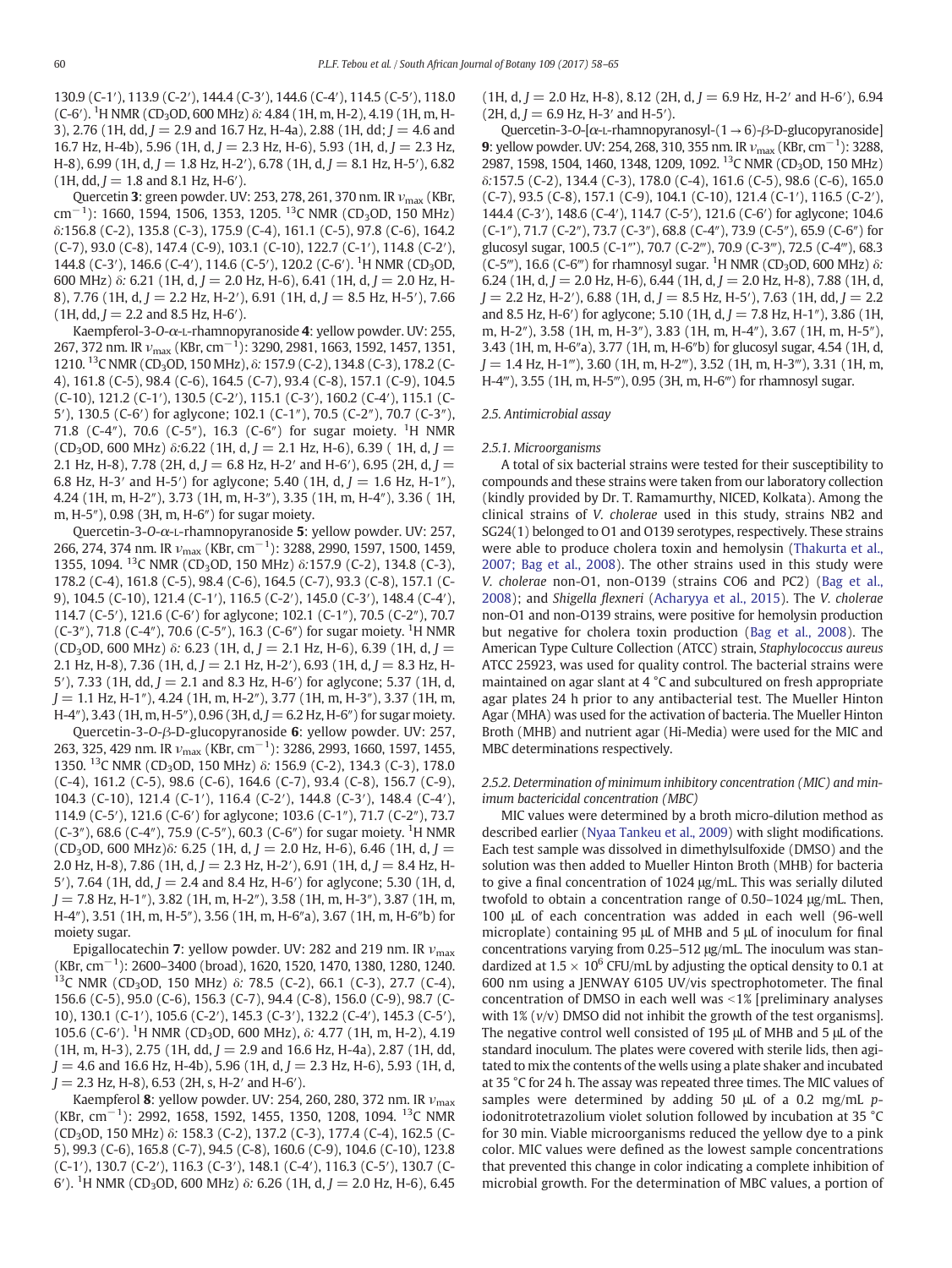liquid (5 μL) from each well that showed no growth of microorganism was plated on Mueller Hinton Agar and incubated at 35 °C for 24 h. The lowest concentrations that yielded no growth after this subculturing were taken as the MBC values [\(Tamokou et al., 2011\)](#page-7-0). Ciprofloxacin and ampicillin (Sigma-Aldrich, Steinheim, Germany) were used as positive controls.

# 2.5.3. The time-kill kinetic study (for antimicrobial drugs) against V. cholerae SG24 (1)

Time-kill dynamic assay was performed using broth microdilution method as previously described ([Avila et al., 1999](#page-7-0)) with minor modifications. Cultures of bacteria in MHB ( $1 \times 10^6$  CFU/mL) were incubated separately at 37 °C for 0, 2, 4, 6, 10, and 24 h in the absence (control) and in the presence of the drug/extract at MIC and MBC of each sample. Compounds 2, 4, 6 and ciprofloxacin were used in the time-kill dynamic experiment. The final concentration of DMSO was 1%. A control sample was made using DMSO 1% and the inoculum. At each incubation time point, liquids (50 μL) were removed from the test solution for ten-fold serial dilution. Thereafter, a 100 μL liquid from each dilution was spread on the surface of the MHA plates and incubated at 37 °C for 24 h, and the number of CFU/mL was counted. Experiments were carried out in triplicate. Time-kill curves were constructed by plotting the surviving  $log_{10}$  of number of CFU/mL against time (hours).

# 2.6. Antioxidant assay

#### 2.6.1. DPPH free radical scavenging assay

The free radical scavenging activity of the MeOH extract as well as some of its isolated compounds was performed according to described methods ([Djouossi et al., 2015](#page-7-0)). Briefly, the test samples, prior dissolved in DMSO (SIGMA) beforehand, were mixed with a 20 mg/L 2,2 diphenyl-1-picryl-hydrazyl (DPPH) methanol solution, to give final concentrations of 1, 10, 20, 40, 80, 160, 320, 640 and 1280 μg/mL. After 30 min at room temperature, the absorbance values were measured at 517 nm and converted into percentage of antioxidant activity. L-Ascorbic acid was used as a standard control. The percentage of decoloration of DPPH (%) was calculated as follows:

# %decolorationofDPPH

 $=\frac{(Absorbanceofcontrol-Absorbanceoftest sample) \times 100}{Absorbanceofcontrol}$ Absorbanceofcontrol :

The radical scavenging percentages were plotted against the logarithmic values of the concentration of test samples and a linear regression curve was established in order to calculate the  $EC_{50}$  ( $\mu$ g/mL), which is the amount of sample necessary to inhibit by 50% the absorbance of free radical DPPH. All the analyses were carried out in triplicate.

# 2.6.2. Trolox equivalent antioxidant capacity (TEAC) assay

The TEAC test was done as previously described ([Rice-Evans and](#page-7-0) [Miller, 1994\)](#page-7-0) with slight modifications. In a quartz cuvette, to 950 μL acetate buffer (pH = 5.0, 100 mM), the following were added: 20  $\mu$ L laccase (1 mM stock solution), 20 μL test sample, 10 μL ABTS (2,2′ azinobis(3-ethylbenzothiazoline-6-sulfonic acid)) (74 mM stock solution). The laccase were purified from Sclerotinia sclerotiorum according to the protocol described ([Mot et al., 2012](#page-7-0)). The sample concentrations in the assay mixture were 400, 200, 100, 10 μg/mL for the MeOH extract and 20 μg/mL for the isolated compounds. The content of the generated ABTS• <sup>+</sup> radical was measured at 420 nm after 230 s reaction time and was converted to gallic acid equivalents by the use of a calibration curve (Pearson's correlation coefficient:  $r = 0.996$ ) constructed with 0, 4, 10, 14, 28, 56 and 84 μM gallic acid standards rather than Trolox. Experiments were done in triplicate.

## 2.7. Statistical analysis

Data were analyzed by one-way analysis of variance followed by the Waller–Duncan Post-hoc test. The experimental results were expressed as the mean  $\pm$  Standard Deviation (SD). Differences between groups were considered significant when  $p < 0.05$ . All analyses were performed using the Statistical Package for Social Sciences (SPSS, version 12.0) software.

# 3. Results and discussion

### 3.1. Phytochemical analysis

The structures of the isolated compounds were established using spectroscopic analysis, especially, NMR spectra in conjunction with 2D experiments, COSY, TOCSY, HSQC, and HMBC and direct comparison with published information. The nine compounds isolated from the leaves of M. buchananii [\(Fig. 1](#page-4-0)) were identified as quercetin-3-O-α-Larabinopyranoside 1 ([Kazuma et al., 2003](#page-7-0)), epicatechin 2 [\(Petrus et al.,](#page-7-0) [2012\)](#page-7-0), quercetin 3 [\(Hossain et al., 2006](#page-7-0)), kaempferol-3-O-β-Drhamnopyranoside 4 ([Zhang et al., 2003\)](#page-7-0), quercetin-3-O-α-Lrhamnopyranoside 5 ([Markam et al., 1978](#page-7-0)), quercetin-3-O-β-Dglucopyanoside 6 ([Xiang et al., 2008\)](#page-7-0), epigallocatechin 7 ([Zan et al.,](#page-7-0) [2013\)](#page-7-0), kaempferol **8** [\(Sarin and Sharma, 2012](#page-7-0)) and quercetin-3-0-[ $\alpha$ -L-rhamnopyranosyl-(1  $\rightarrow$  6)- $\beta$ -p-glucopyranoside] **9** ([Kazuma et al.,](#page-7-0) [2000\)](#page-7-0). These compounds together with the extracts were tested for their antibacterial and antioxidant activities and the results are reported in [Table 1](#page-5-0) and Figs.  $2---4$ .

#### 3.2. Antibacterial activity

The antibacterial activity of the MeOH, n-BuOH, EtOAc, and hexane extracts as well as their isolated compounds were examined by microdilution susceptibility assay against six bacterial strains selected on the basis of their relevance as human pathogens. The experiments revealed that the extracts and isolated compounds exhibited variable MICs and significant antimicrobial activity, depending on the microbial strains [\(Table 1](#page-5-0)). The MIC values of the extracts ranged from 32 to 512 μg/mL. No activity was noted with hexane extract on V. cholerae SG24 (1) and V. cholerae NB2 at concentrations up to 512 μg/mL while the most sensitive bacterial strains were found to be S. flexneri and S. aureus. EtOAc extract (MIC  $=$  32–256 μg/mL) was the most active extract followed in decreasing order by n-BuOH (MIC =  $64-256 \mu g/mL$ ), MeOH (MIC = 128–512 μg/mL) and hexane (MIC =  $512\rightarrow512$  μg/mL) extracts. This observation suggests that the crude methanol extract contains several antibacterial principles with different polarities. Phytochemicals are routinely classified as antimicrobials on the basis of susceptibility tests that produce MIC in the range of 100 to 1000 μg/mL [\(Simões et al., 2009](#page-7-0)). Activity is considered to be significant if MIC values are below 100 μg/mL for crude extract and moderate when the MIC values vary from 100 to 625 μg/ml [\(Kuete, 2010\)](#page-7-0). Therefore, the activities recorded with the n-BuOH fraction on S. flexneri and S. aureus and with EtOAc fraction on V. cholerae 2, S. flexneri and S. aureus can be considered as important.

The lowest MIC value of 16 μg/mL was recorded on S. aureus with compound 6 and on Escherichia coli with compound 8, whereas the lowest MBC value of 32 μg/mL was obtained on *S. aureus* with compounds 6 and 2 and on S. flexneri with compound 6. However, the highest MIC value of 512 μg/mL was recorded on V. cholerae SG24 (1) and V. cholerae CO6 with MeOH extract, and the highest MBC value of 512 μg/mL was obtained on V. cholerae SG24 (1) with the MeOH and EtOAc extracts and on V. cholerae CO6 and V. cholerae NB2 with the MeOH extract. A lower MBC/MIC  $(4)$  value signifies that a minimum amount of plant extracts/pure compounds is used to kill the microbial species, whereas, higher values signify the use of comparatively more amount of sample for the control of any microorganism [\(Djouossi et al., 2015](#page-7-0)).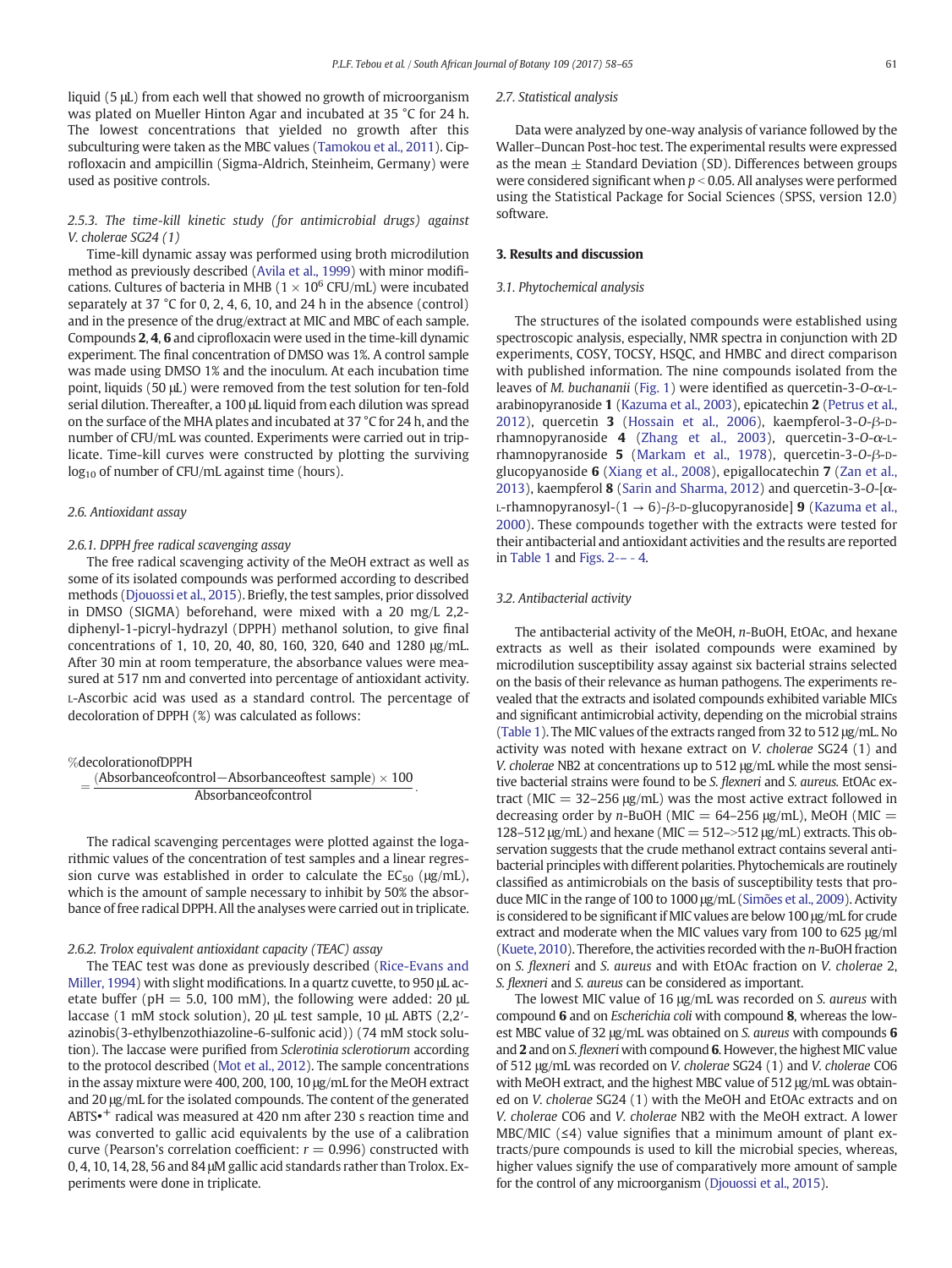<span id="page-4-0"></span>



Fig. 1. Chemical structures of flavonoids isolated (1-9) from the leaves of Maytenusbuchananii. 1: quercetin-3-O-α-L-arabinopyranoside; 2: epicatechin; 3: quercetin; 4: kaempferol-3-O-β-D-rhamnopyranoside; 5: quercetin-3-O-α-L-rhamnopyranoside; 6: quercetin-3-O-β-D-glucopyanoside; 7: epigallocatechin; 8: kaempferol and 9: Quercetin-3-O-[α-L-rhamnopyranosyl-  $(1 \rightarrow 6)$ - $\beta$ - $D$ -glucopyranoside].

The strains of V. cholerae NB2, PC2 [\(Thakurta et al., 2007; Bag et al.,](#page-7-0) [2008\)](#page-7-0) and S. flexneri [\(Acharyya et al., 2015](#page-7-0)) included in the present study were MDR clinical isolates and these were resistant to commonly used drugs such as ampicillin, streptomycin, tetracycline, nalidixic acid, furazolidone and co-trimoxazole. However, these bacterial strains were found to be sensitive to most of the tested samples, suggesting that their administration may represent an alternative treatment against V. cholerae, the causative agent of the dreadful disease cholera and S. flexneri, the causative agent of shigellosis. Taking into account the medical importance of the tested bacteria, this result can be considered as promising in the perspective of new antibacterial drug development. Although flavonoid compounds have been reported to possess antibacterial activity [\(Garcia et al., 2012; Djouossi et al., 2015\)](#page-7-0), no study has been reported on the activity of these compounds against these types of MDR pathogenic strains.

With regard to the structure–activity relationship analysis, the eight flavonoids showed different degrees of antibacterial activity. Compounds 2 (MIC = 32 to 128  $\mu$ g/mL) and 6 (MIC = 16 to 64  $\mu$ g/mL) showed the largest antibacterial activities with the best MIC (16 μg/mL) recorded with compound 6 on S. aureus. These observations show that the sugar moieties and hydroxyl groups should be responsible for the difference in the observed activity. The mechanism of the active compounds  $(1-9)$ is still to be studied; nevertheless, their activity is probably due to their ability to complex with extracellular and soluble proteins and to complex with bacterial cell walls. More lipophilic flavonoids may also disrupt mi-crobial membranes ([Cowan, 1999](#page-7-0)). For example,  $(-)$ -epigallocatechin gallate inhibit cytoplasmic membrane function, whereas the activity of quercetin has been at least partially attributed to the inhibition of DNA gyrase ([Cowan, 1999; Fowler et al., 2011](#page-7-0)).

# 3.3. The time-kill kinetic study

The time-kill kinetic study for compounds 2, 4, and 6 against V. cholerae SG24 (1) (as a function of incubation time) is shown in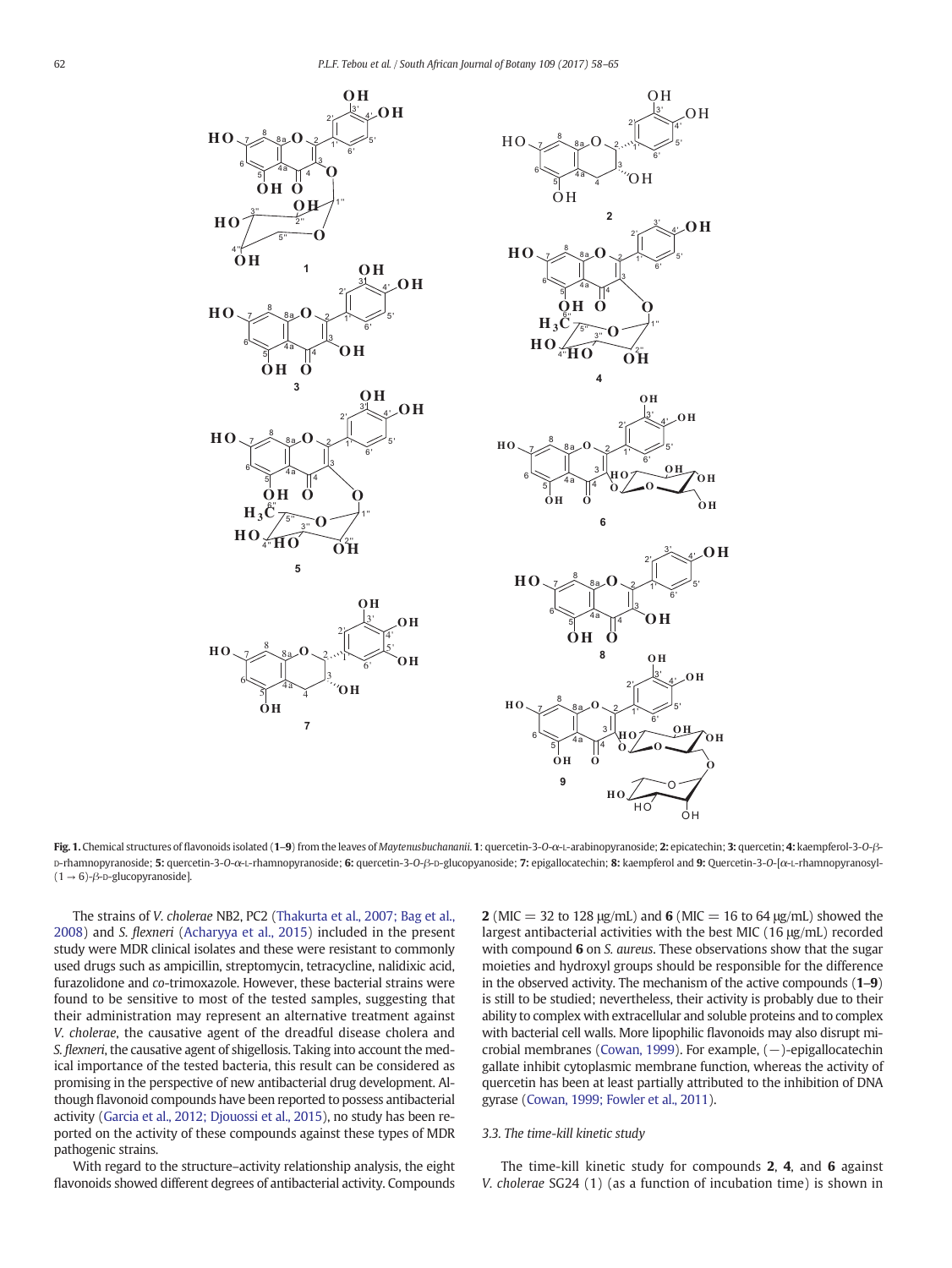<span id="page-5-0"></span>

| Antibacterial activity (MIC and MBC in µg/mL) of extracts, isolated compounds and reference antibacterial drugs. |  |  |  |
|------------------------------------------------------------------------------------------------------------------|--|--|--|
|------------------------------------------------------------------------------------------------------------------|--|--|--|

|                    | Inhibition           | Vibrio cholerae SG24  | Vibrio cholerae       | Vibrio cholerae       | Vibrio cholerae       | Shigella flexneri    | Staphylococcus aureus ATCC       |
|--------------------|----------------------|-----------------------|-----------------------|-----------------------|-----------------------|----------------------|----------------------------------|
| Extracts/compounds | parameters           | (1)                   | CO <sub>6</sub>       | NB <sub>2</sub>       | PC <sub>2</sub>       | <b>SDINT</b>         | 25923                            |
| MeOH extract       | MIC                  | 512                   | 512                   | 256                   | 256                   | 128                  | 128                              |
|                    | <b>MBC</b>           | >512                  | 512                   | 512                   | 512                   | 256                  | 128                              |
|                    | MBC/MIC              |                       | $\mathbf{1}$          | $\overline{a}$        | $\overline{a}$        | $\overline{a}$       | $\mathbf{1}$                     |
| n-BuOH extract     | MIC                  | 256                   | 128                   | 128                   | 128                   | 64                   | 64                               |
|                    | MBC                  | 256                   | 256                   | 256                   | 256                   | 64                   | 64                               |
| EtOAc extract      | MBC/MIC<br>$\rm MIC$ | $\mathbf{1}$<br>128   | $\overline{2}$<br>256 | $\overline{2}$<br>128 | $\overline{c}$<br>64  | $\mathbf{1}$<br>64   | $\mathbf{1}$<br>32               |
|                    | <b>MBC</b>           | 128                   | 512                   | 128                   | 64                    | 64                   | 64                               |
|                    | MBC/MIC              | $\mathbf{1}$          | $\overline{2}$        | $\mathbf{1}$          | $\mathbf{1}$          | $\mathbf{1}$         | $\overline{2}$                   |
| Hexane extract     | MIC                  | >512                  | 512                   | >512                  | 512                   | 512                  | 512                              |
|                    | MBC                  | $\sqrt{2}$            | >512                  | $\sqrt{2}$            | >512                  | >512                 | >512                             |
|                    | MBC/MIC              |                       | $\sqrt{2}$            |                       | $\sqrt{2}$            | $\sqrt{2}$           |                                  |
| $\mathbf{1}$       | MIC                  | 256                   | 128                   | 256                   | 256                   | 128                  | 64                               |
|                    | MBC                  | 256                   | 256                   | >256                  | 256                   | 128                  | 64                               |
|                    | MBC/MIC              | $\mathbf{1}$          | 2                     |                       | $\mathbf{1}$          | $\mathbf{1}$         | $\mathbf{1}$                     |
| $\mathbf{2}$       | MIC                  | 32                    | 64                    | 64                    | 128                   | 64                   | 32                               |
|                    | MBC                  | 64                    | 64                    | 128                   | 256                   | 128                  | 32                               |
| 3                  | MBC/MIC<br>MIC       | $\overline{a}$<br>128 | $\mathbf{1}$<br>64    | $\overline{2}$<br>128 | $\overline{2}$<br>128 | $\overline{2}$<br>64 | $\mathbf{1}$<br>64               |
|                    | <b>MBC</b>           | 256                   | 128                   | 128                   | 128                   | 128                  | 64                               |
|                    | MBC/MIC              | 2                     | 2                     | $\mathbf{1}$          | $\mathbf{1}$          | 2                    | $\mathbf{1}$                     |
| 4                  | MIC                  | 128                   | 128                   | 64                    | 128                   | 64                   | 64                               |
|                    | MBC                  | 256                   | 128                   | 128                   | 256                   | 64                   | 128                              |
|                    | MBC/MIC              | $\overline{a}$        | $\mathbf{1}$          | $\overline{c}$        | $\overline{2}$        | $\mathbf{1}$         | $\overline{2}$                   |
| 5                  | MIC                  | 128                   | 128                   | 64                    | 128                   | 128                  | 64                               |
|                    | <b>MBC</b>           | 256                   | 256                   | 128                   | 128                   | 256                  | 128                              |
|                    | MBC/MIC              | $\overline{2}$        | $\overline{2}$        | $\overline{a}$        | $\mathbf{1}$          | 2                    | $\overline{2}$                   |
| 6                  | MIC                  | 64                    | 64                    | 64                    | 64                    | 32                   | 16                               |
|                    | <b>MBC</b>           | 128                   | 128                   | 128                   | 64                    | 32                   | 32                               |
| $\overline{7}$     | MBC/MIC<br>MIC       | $\overline{c}$<br>256 | $\overline{2}$<br>128 | $\overline{c}$<br>128 | $\mathbf{1}$<br>128   | $\mathbf{1}$<br>64   | $\overline{c}$<br>64             |
|                    | <b>MBC</b>           | $>256$                | 128                   | >256                  | 256                   | 64                   | 64                               |
|                    | MBC/MIC              | $\sqrt{2}$            | $\mathbf{1}$          |                       | $\overline{2}$        | $\mathbf{1}$         | $\mathbf{1}$                     |
| 8                  | MIC                  | 128                   | 256                   | 256                   | 128                   | 128                  | 64                               |
|                    | MBC                  | 256                   | 256                   | >256                  | >256                  | 256                  | 128                              |
|                    | MBC/MIC              | $\overline{c}$        | $\mathbf{1}$          | $\sqrt{2}$            | $\sqrt{2}$            | $\overline{2}$       | $\overline{c}$                   |
| 9                  | MIC                  | 32                    | 32                    | 64                    | 64                    | 64                   | 32                               |
|                    | <b>MBC</b>           | 64                    | 32                    | 64                    | 128                   | 64                   | 32                               |
|                    | MBC/MIC              | $\overline{2}$        | $\mathbf{1}$          | $\mathbf{1}$          | $\overline{2}$        | $\mathbf{1}$         | $\mathbf{1}$                     |
| Ampicillin         | MIC                  | 16                    | 16                    | >512                  | >512                  | >512                 | 8                                |
|                    | MBC                  | 16                    | 16                    | >512                  | >512                  | >512                 | 8                                |
|                    | MBC/MIC              | $\mathbf{1}$          | $\mathbf{1}$          | $\sqrt{2}$            |                       | $\sqrt{2}$           | $\mathbf{1}$                     |
| Ciprofloxacin      | MIC<br><b>MBC</b>    | 8<br>8                | 8<br>8                | 16<br>16              | 16<br>16              | 16<br>16             | $\overline{c}$<br>$\overline{2}$ |
|                    | MBC/MIC              | $\mathbf{1}$          | $\mathbf{1}$          | $\mathbf{1}$          | $\mathbf{1}$          | $\mathbf{1}$         | $\mathbf{1}$                     |
|                    |                      |                       |                       |                       |                       |                      |                                  |

/: not determined; MIC: Minimum Inhibitory Concentration; MBC Minimum Bactericidal Concentration.

[Fig. 2](#page-6-0). It can be noted that significant reduction of the bacterial population is observed with the tested compounds and ciprofloxacin at concentrations corresponding to their MIC, MBC and 2MBC values. At MBC/2MBC values, all the bacterial population was completely killed after 6 h of incubation with ciprofloxacin, compounds 2 and 6 while after 10 h of incubation, there was no observed colony at MIC values with ciprofloxacin and compound 4.

# 3.4. Antioxidant activity

Free-radical-scavenging activities of M. buchananii extracts and their isolated compounds were assessed by  $DPPH \cdot$  and  $ABTS \cdot +$ . The results were expressed as gallic acid equivalent antioxidant capacity of tested samples [\(Fig. 3\)](#page-6-0) and as equivalent concentrations of test samples scav-enging 50% of DPPH radical [\(Fig. 4\)](#page-6-0). Both DPPH $\cdot$  and ABTS $\cdot$  + measure reductions of radical solutions in the presence of a hydrogen-donating antioxidant. The results of both assays found compounds 3 ( $EC_{50}$  = 1.38 μg/mL; TEAC = 89.69 μg/mL), 5 (EC<sub>50</sub> = 1.56 μg/mL; TEAC = 90.93 μg/mL) and 6 ( $EC_{50} = 1.42$  μg/mL; TEAC = 89.76 μg/mL) to exhibit the most activity and compound 7 ( $EC_{50} = 107.56 \text{ µg/mL}$ ; TEAC =

44.98 μg/mL) to exhibit the least activity. The results of the DPPH and ABTS free-radical-scavenging activities are not in the same order for the extracts. This difference in the activity may be due to the presence of potent molecule(s) in some extracts which is more capable of quenching one particular radical than another. The free-radical activity of the extracts can be explained by the presence of phenolic substances. Similarly, previous reports have shown phenolic compounds to contribute significantly to the antioxidant activity of medicinal plants ([Lim](#page-7-0) [et al., 2009; Zhao et al., 2010; Djouossi et al., 2015\)](#page-7-0). Phenolic compounds such as flavonoids are known to be potential antioxidant due to their ability to scavenge free radicals and active oxygen species such as singlet oxygen, superoxide anion radical and hydroxyl radicals [\(Hall and](#page-7-0) [Cuppett, 1997; Pietta et al., 1998\)](#page-7-0).

# 4. Conclusion

Results obtained from this study may help to exploit the use of the M. buchananii leaf extracts and some of their flavonoid contents as pharmacological ingredients for promoting health, especially for cholera/ shigellosis and chronic diseases associated with oxidative stress.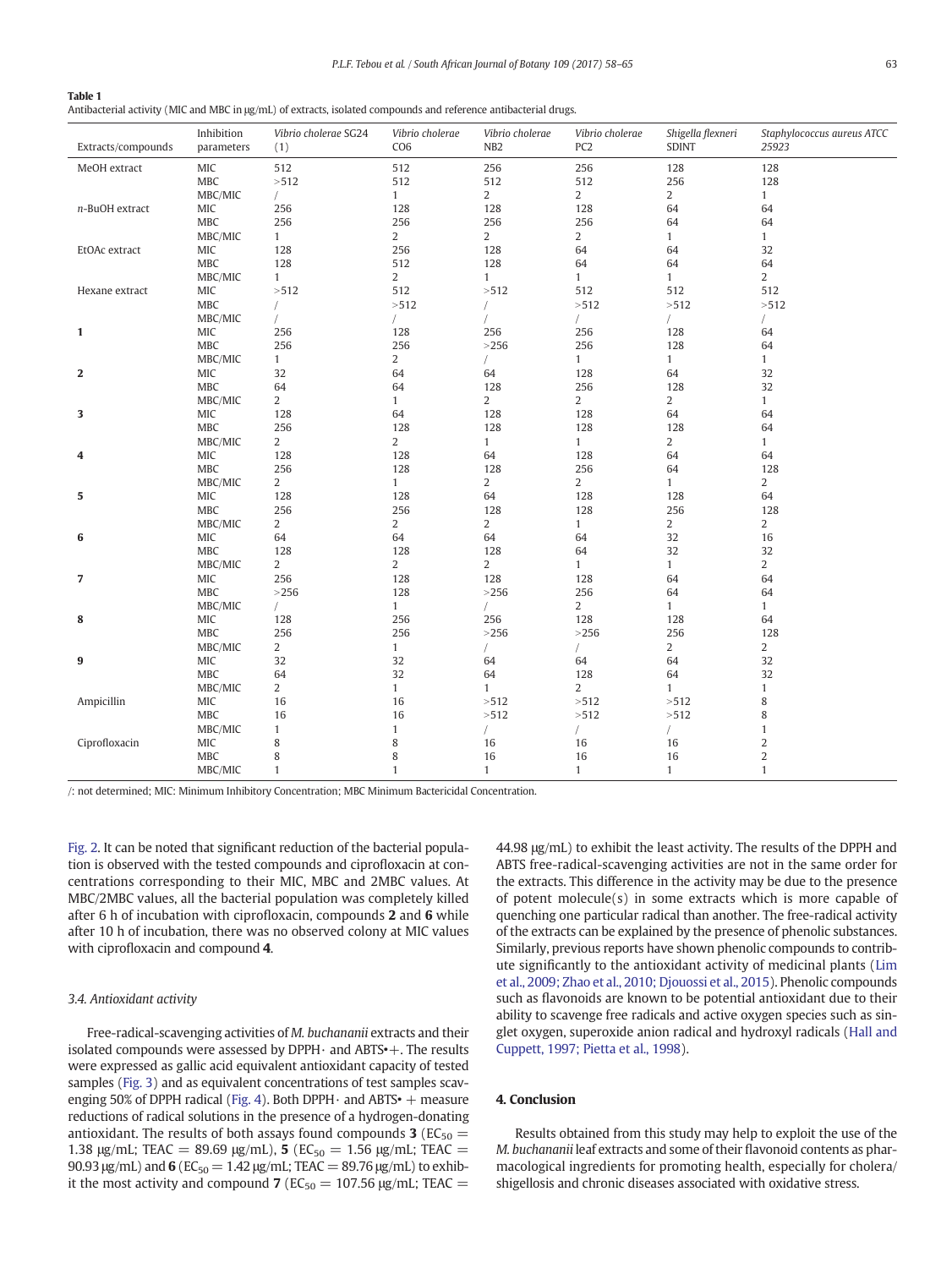<span id="page-6-0"></span>

Fig. 2. Survival curves for Vibrio cholerae SG24 (1) cells exposed to the compounds 2, 4, 6, and ciprofloxacin. Control: MHB medium with DMSO 1% + inoculums.



Fig. 3. Gallic acid equivalent antioxidant capacity (TEAC; μg/mL) of tested samples. Bars represent the mean  $\pm$  SD of three independent experiments carried out in triplicate. Letters a–i indicate significant differences between samples according to one way ANOVA and the Waller–Duncan test;  $p < 0.05$ .



Fig. 4. Equivalent concentrations of test samples scavenging 50% of DPPH radical (EC<sub>50</sub>). Bars represent the mean  $\pm$  SD of three independent experiments carried out in triplicate. Letters a–h indicate significant differences between samples according to one way ANOVA and the Waller–Duncan test;  $p < 0.05$ .